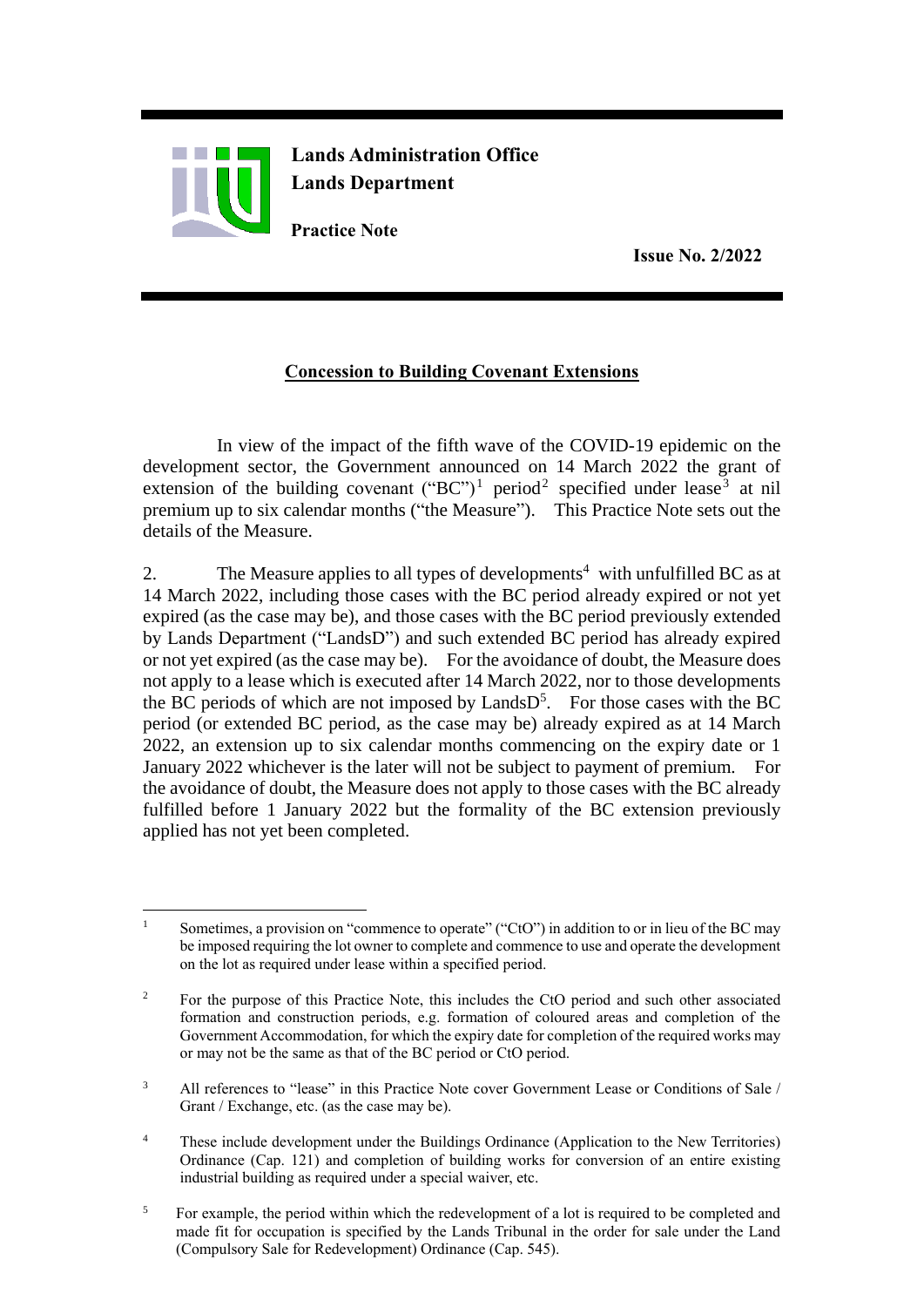3. To streamline the implementation of the Measure, no application will be required from lot owners. Pursuant to the Measure, LandsD will issue a letter offering an extension of the BC period as follows:

- (a) for eligible cases with the BC period (or extended BC period, as the case may be) not yet expired as at 14 March 2022, within 3 calendar months before the date of expiry of the BC period (or extended BC period, as the case may be), the BC period (or extended BC period, as the case may be) will be extended for six calendar months from the date of expiry of the BC period (or extended BC period, as the case may be) without requiring payment of premium; and
- (b) for eligible cases with the BC period (or extended BC period, as the case may be) already expired as at 14 March 2022, an extension up to six calendar months commencing on the expiry date or 1 January 2022 whichever is the later without requiring payment of premium.

For the avoidance of doubt, premium already paid for any extensions of BC period already granted would not be refunded.

4. Any period of extension beyond the extension period under the Measure may be subject to payment of premium in accordance with the established practice<sup>6</sup>. When determining the year of extension with reference to paragraph 3 of LandsD LAO Practice Note No. 2/2021, the period of extension (up to six calendar months if granted) under the Measure would be disregarded<sup>7</sup>.

5. Nothing in this Practice Note shall in any way fetter or affect or prejudice the rights of the Government, the Director of Lands and their officers under the relevant lease or their rights as lessor or landlord. All such rights are hereby reserved and that nothing in this Practice Note including any words and expressions used shall in any way be construed as any variation or waiver of any provisions under the relevant lease and nothing herein shall affect, prejudice or bind the Government in relation to interpretation or enforcement of the terms and conditions of the relevant lease or otherwise. The Government will at its sole and absolute discretion decide the applicability of the Measure to each individual case. This Practice Note shall not constitute any representation on the part of the Government or give rise to any expectation on the part of the lot owners that an extension of any BC period will be granted.

 $\overline{a}$ 6 As an illustration, if the original BC period stipulated under lease will expire on 31 March 2022 and a 1-year extension of the BC period to 31 March 2023 has been applied for, the first six months of extension (from 1 April 2022 to 30 September 2022) may be granted at nil premium under the Measure, while the remaining six-month period (from 1 October 2022 to 31 March 2023), if granted, will be subject to payment of premium assessed at 2% p.a. of land value with reference to paragraph 3 of LandsD Lands Administration Office ("LAO") Practice Note No. 2/2021.

<sup>&</sup>lt;sup>7</sup> Based on the illustration in Footnote 6, if a further six-month extension up to 30 September 2023 is subsequently applied for and granted, the premium for that  $2<sup>nd</sup>$  extension will still be assessed at 2% p.a. of land value as if the six-month period (from 1 April 2023 to 30 September 2023) fell within the  $1<sup>st</sup>$  year of extension from the original expiry date of the BC period under the sliding scale. This is because the six-month period extended at nil premium under the Measure is disregarded for the purpose of premium assessment for BC period extension.